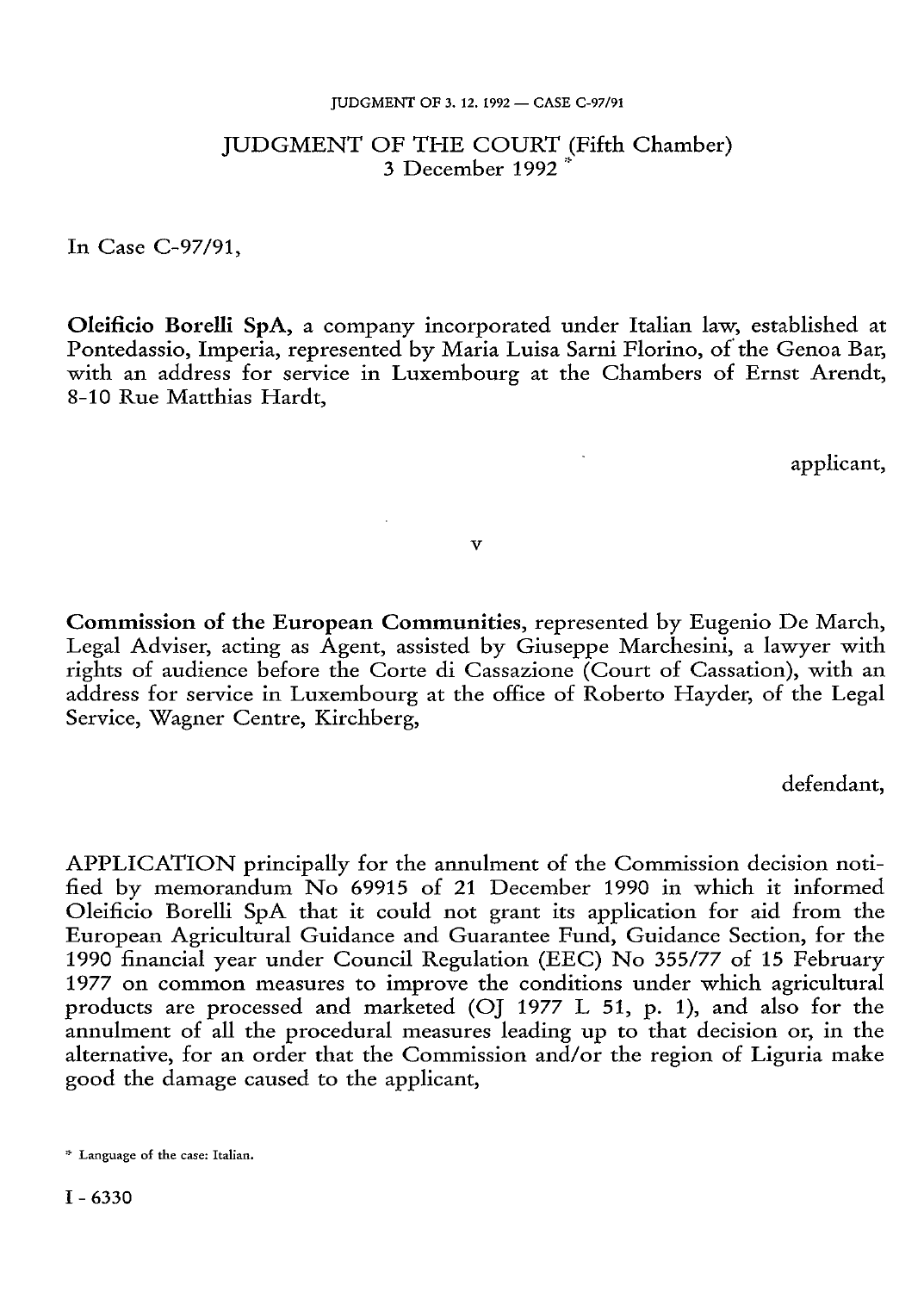### BORELLI v COMMISSION

### THE COURT (Fifth Chamber),

composed of: G. C. Rodríguez Iglesias, President of the Chamber, M. Zuleeg, R. Joliet, J. C. Moitinho de Almeida and D. A. O. Edward, Judges,

Advocate General: M. Darmon, Registrar: D. Triantafyllou, Administrator,

having regard to the Report for the Hearing,

after hearing oral argument from the parties at the hearing on 14 May 1992,

after hearing the Opinion of the Advocate General at the sitting on 9 June 1992,

gives the following

# Judgment

1 By application lodged at the Court Registiy on 18 March 1991, Oleificio Borelli SpA (hereinafter 'the applicant') brought an action under the second paragraph of Article 173, Article 178 and the second paragraph of Article 215 of the EEC Treaty principally for the annulment of the Commission decision notified by memorandum No 69915 of 21 December 1990 in which the Commission informed the applicant that it was unable to grant its application for aid from the European Agricultural Guidance and Guarantee Fund (hereinafter 'the Fund'), Guidance Section, for the 1990 financial year submitted under Council Regulation (EEC) No 355/77 of 15 February 1977 on common measures to improve the conditions under which agricultural products are processed and marketed (OJ 1977 L 51, p. 1), and also for the annulment of all the procedural measures leading up to that decision or, in the alternative, for an order that the Commission and/or the region of Liguria make good the damage caused to the applicant.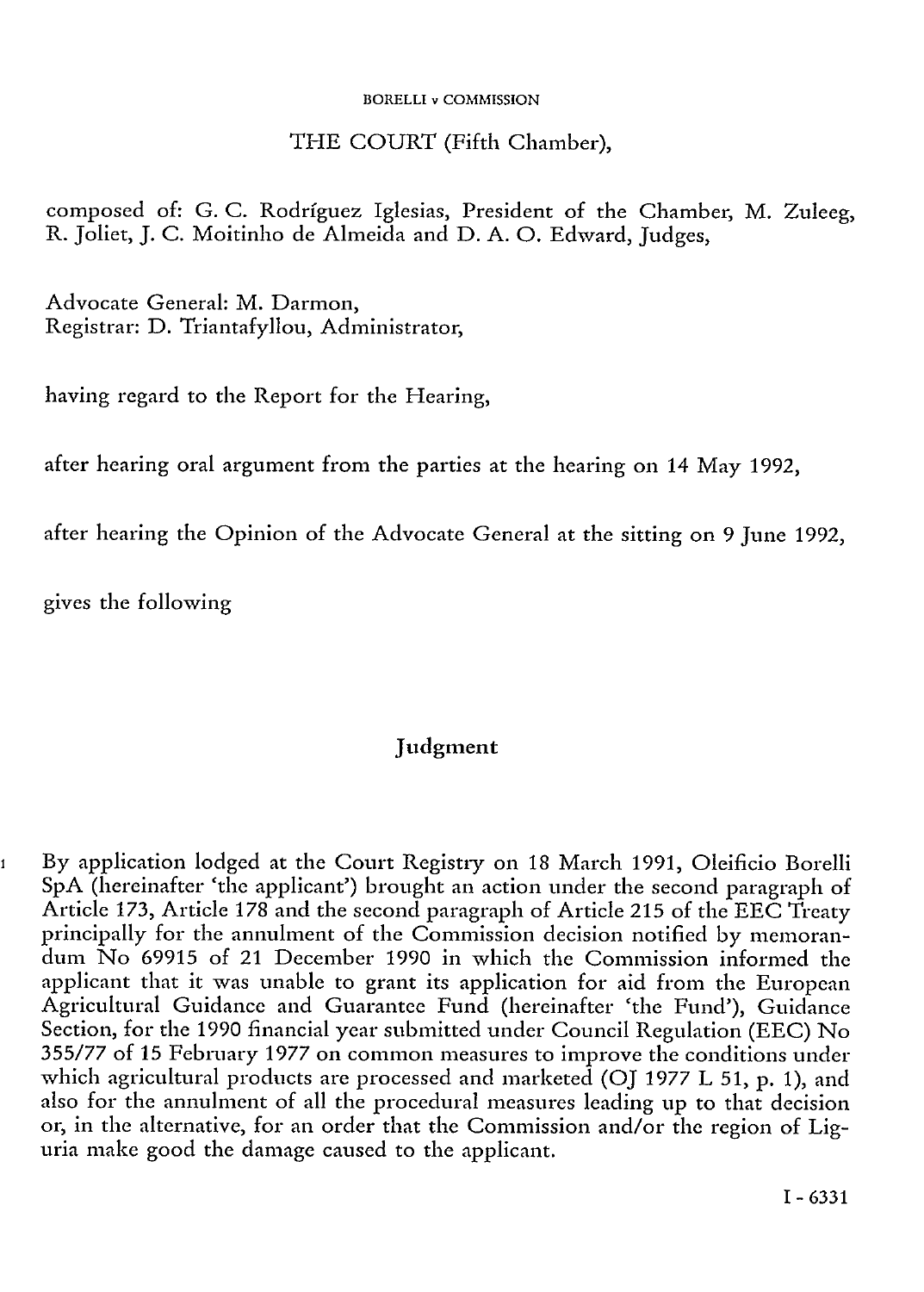- 2 It appears from the documents before the Court that on 16 December 1988 the applicant submitted to the Commission, through the Italian Government, an application under Regulation No 355/77 for aid from the Fund, Guidance Section, for the construction of an oil mill at Pontedassio (Imperia). That application, which had at that time been approved by the region of Liguria, did not qualify for aid from the Fund in 1989 because in that financial year the number of applications greatly exceeded the financial resources available and because, account having been taken of the applicable selection criteria, the application could not be held to be a priority one. In accordance with Article 21 of Regulation No 355/77, the applicant's application for aid was carried forward by the Italian administration to the 1990 financial year.
- 3 By letter dated 19 January 1990 the Italian authorities informed the Commission that the Regional Council of Liguria had issued an unfavourable opinion (No 109) on 18 January 1990 in respect of that application for aid submitted by the applicant.
- 4 By memorandum No 69915 of 21 December 1990 from the Directorate-General for Agriculture (hereinafter 'the contested decision') the Commission informed the applicant that its project could not be admitted to the procedure for the grant of aid on the ground that, in view of the above-mentioned unfavourable opinion, the conditions laid down to that effect in Article 13(3) of Regulation No 355/77 were not fulfilled.
- 5 By order of 25 February 1992 the Court declared that it had no jurisdiction to hear the application in so far as it was brought against the region of Liguria and sought the annulment of the national procedural measures which had led up to the Commission's decision.
- 6 Reference is made to the Report for the Hearing for a fuller account of the facts, the course of the procedure and the pleas and arguments of the parties, which are mentioned hereinafter only in so far as is necessary for the reasoning of the Court.

I - <sup>6332</sup>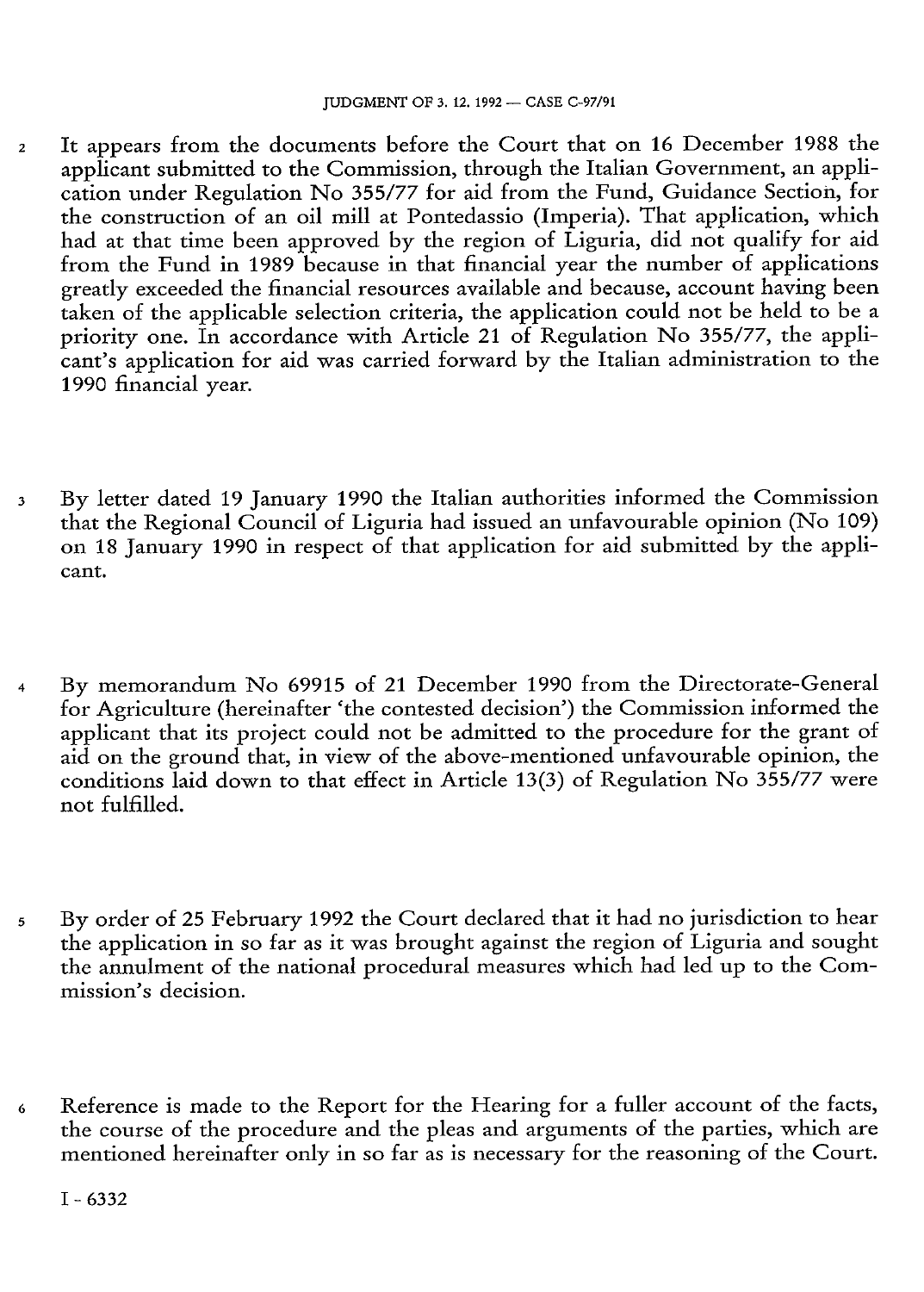### BORELLI v COMMISSION

## **The submissions in support of the application for annulment**

- 7 The applicant claims that the contested decision is unlawful on the ground that the unfavourable opinion of the region of Liguria on the basis of which that decision was adopted was itself unlawful. It considers that that opinion was adopted in breach of Article 9 of Regulation No 355/77 in so far as the region of Liguria made an erroneous appraisal of the supply contracts concluded with producers which the applicant had appended to the application for aid. In its view, that opinion also constitutes a misuse of power on the ground that the statement of the reasons on which it was based differs from the reasons which actually led to its adoption.
- <sup>s</sup> The applicant considers that if the unlawfulness of the opinion of the Regional Council of Liguria were to have no effect on the validity of the contested decision it would be deprived of any judicial redress, since the opinion is a preparatory measure against which no action will lie under Italian law.
- 9 It should be pointed out that in an action brought under Article 173 of the Treaty the Court has no jurisdiction to rule on the lawfulness of a measure adopted by a national authority.
- io That position cannot be altered by the fact that the measure in question forms part of <sup>a</sup> Community decision-making procedure, since it clearly follows from the division of powers in the field in question between the national authorities and the Community institutions that the measure adopted by the national authority is binding on the Community decision-taking authority and therefore determines the terms of the Community decision to be adopted.
- 11 That is so where the competent national authority issues an unfavourable opinion on an application for aid from the Fund. It follows from Article 13(3) of Regulation No 355/77 that <sup>a</sup> project may receive aid from the Fund only if it is approved by the Member State on whose territory it is to be carried out and that, consequently, where the opinion is unfavourable the Commission can neither follow the procedure for the examination of the project in accordance with the rules laid down in that regulation nor *a fortiori* review the lawfulness of the opinion thus issued.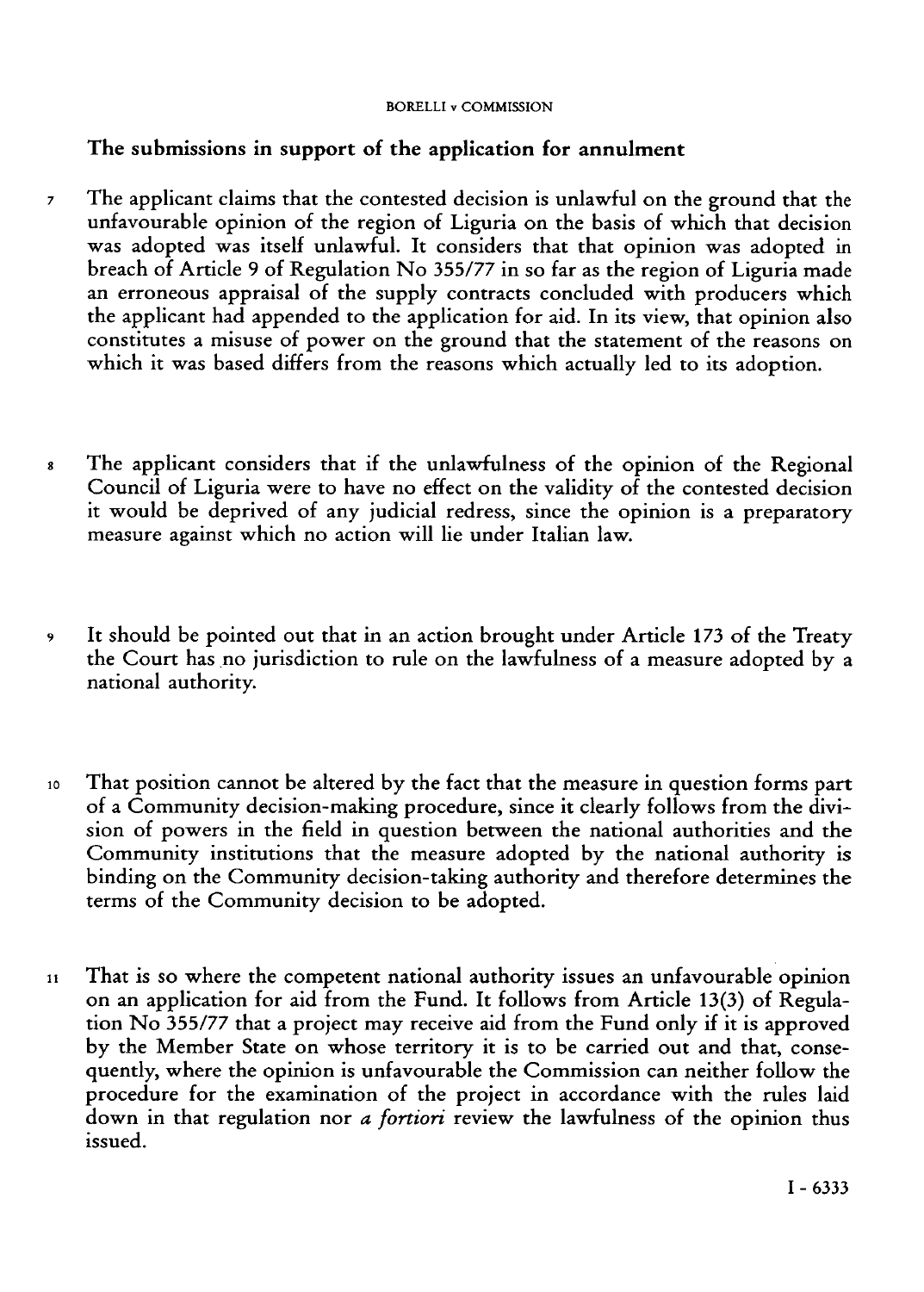- <sup>12</sup> In those circumstances, any irregularity that might affect the opinion cannot affect the validity of the decision by which the Commission refused the aid applied for.
- <sup>13</sup> Accordingly, it is for the national courts, where appropriate after obtaining <sup>a</sup> preliminary ruling from the Court, to rule on the lawfulness of the national measure at issue on the same terms on which they review any definitive measure adopted by the same national authority which is capable of adversely affecting third parties and, consequently, to regard an action brought for that purpose as admissible even if the domestic rules of procedure do not provide for this in such <sup>a</sup> case.
- 14 As the Court observed in particular in Case 222/84 *Johnston* v *Chief Constable of the Royal Ulster Constabulary* [1986] ECR 1651, paragraph 18, and in Case 222/86 *UNECTEF* v *Heylens* [1987] ECR 4097, paragraph 14, the requirement of judicial control of any decision of a national authority reflects a general principle of Community law stemming from the constitutional traditions common to the Member States and has been enshrined in Articles 6 and 13 of the European Convention for the Protection of Human Rights and Fundamental Freedoms.
- <sup>15</sup> Since the opinion of the Member State on whose territory the project is to be carried out forms part of a procedure which leads to the adoption of a Community decision, that Member State is obliged to comply with the aforesaid requirement of judicial control.
- 16 Finally, in the reply the applicant introduces <sup>a</sup> new plea alleging infringement and misapplication of the combined provisions of Articles 13 and 21 of Regulation No 355/77 on the basis of facts of which it claims to have become aware only in the course of these proceedings.
- <sup>17</sup> In that respect, the applicant claims that when it brought these proceedings it did not know that the unfavourable opinion of 18 January 1990 had been delivered not

I - <sup>6334</sup>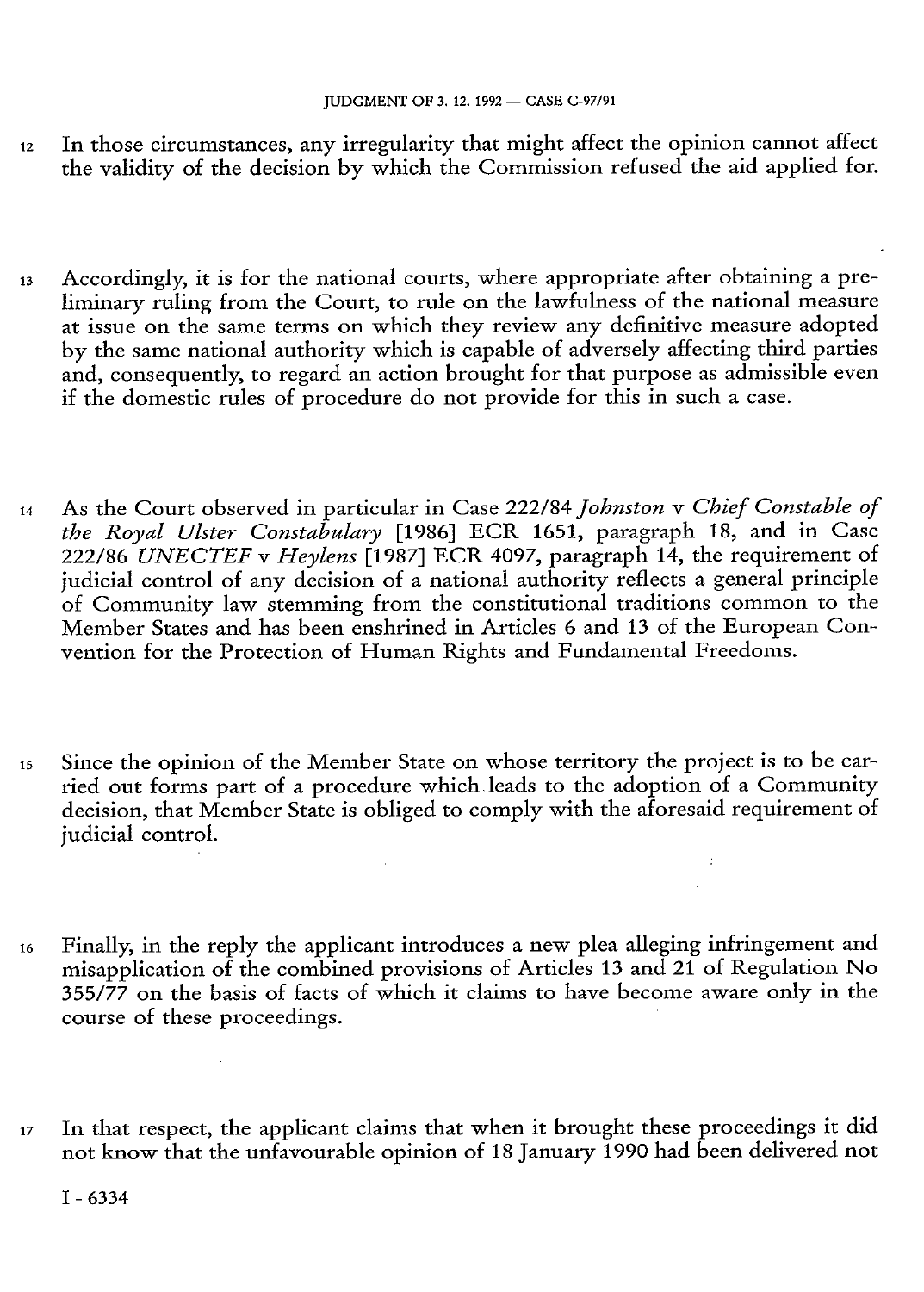#### BORELLI v COMMISSION

at the conclusion of the examination of the application for aid but when the project was carried forward to the 1990 financial year. According to the applicant, there is no provision in Regulation No 355/77 that provides for a new opinion on the application for aid to be delivered at that stage of the procedure. The Commission should therefore not have taken the opinion given in 1990 into account as a condition for implementing the procedure referred to in Article 21 of that regulation.

- is It must be held that, contrary to the applicant's claim, the unfavourable opinion concerned the application for aid, not the carrying forward of the project to the 1990 financial year. In those circumstances, the plea raised by the applicant, which is the result not of a new factor which came to light during the procedure but of a misinterpretation of the unfavourable opinion and of Articles 13 and 21 of Regulation  $N<sub>o</sub>$  355/77, should have been raised in the application in accordance with Article 38(l)(c) of the Rules of Procedure. It cannot therefore be regarded as <sup>a</sup> new plea within the meaning of Article 42(2) of the Rules of Procedure.
- i9 That plea must therefore be rejected and, accordingly, the submissions seeking annulment must be rejected in their entirety.

### **The submissions aimed at establishing non-contractual liability**

- <sup>20</sup> It should be observed that the combined provisions of Articles 178 and 215 of the Treaty give the Court jurisdiction only to make good any damage caused by the Community institutions or their servants in the performance of their duties. It is common ground in this case that the damage alleged stems from a measure adopted by the national authorities.
- 2i The submissions aimed at establishing that the Community is liable must therefore be rejected and, consequently, the application as a whole must be dismissed.